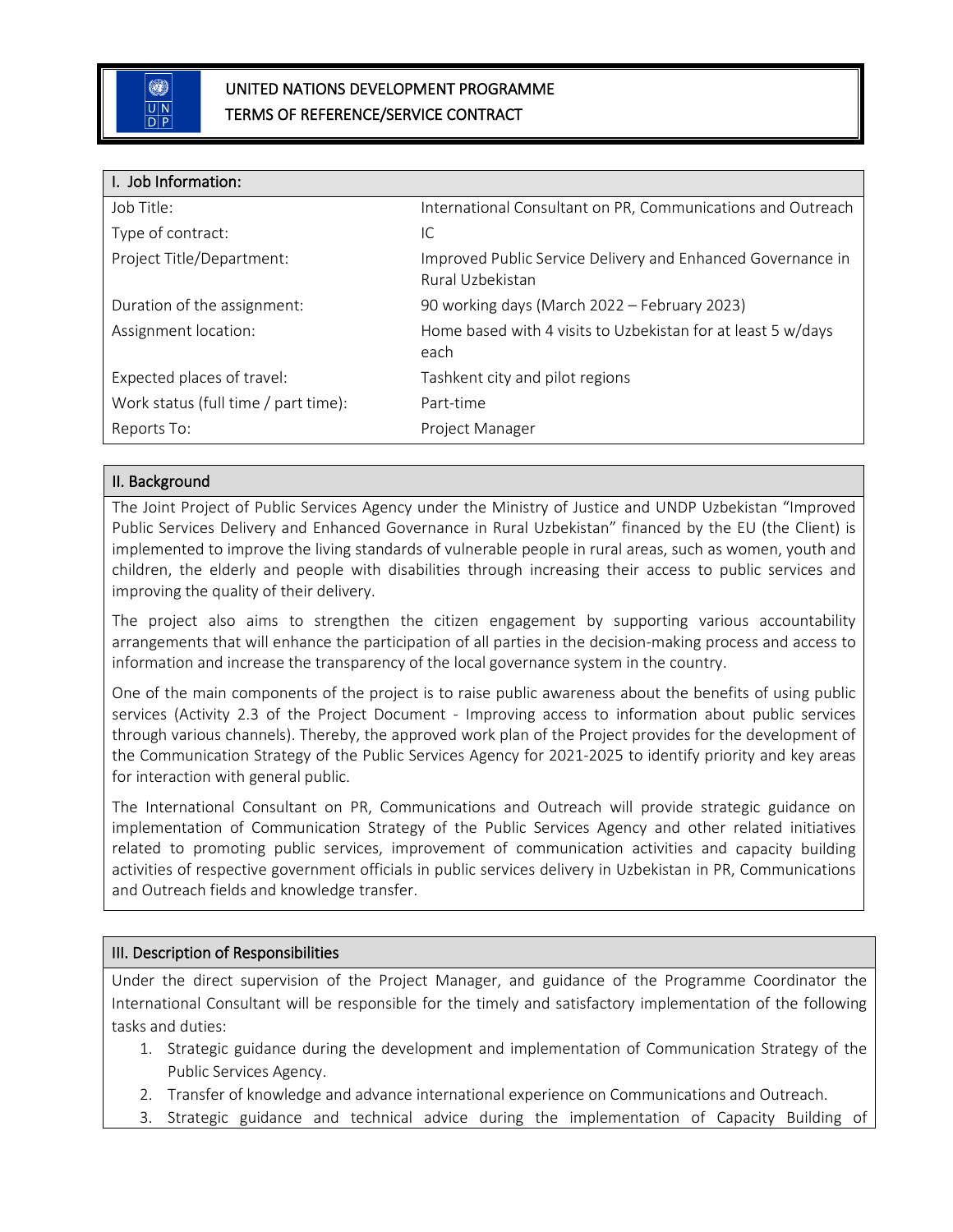government officials for PR initiatives.

# Activities/Tasks:

Activity 1. Strategic guidance during the development and implementation of Communication Strategy of the Public Services Agency:

- Providing strategic advice and consultations aimed at successful implementation of Communication Strategy of the Public Services Agency;
- Advise during the organization of awareness raising campaigns and events;
- Development set of recommendations on improvement of utilization of PR and Communication tools and media sources;
- Providing an independent assessment and expertise during the development of the PSA Communications and Outreach Strategy and Action Plan.
- Provide advice on innovative PR, Communications and Outreach tools applicable in Uzbekistan.
- Provide expertise support in reviewing draft and acceptance of Communication Strategy of the Public Services Agency.

# Activity 2. Knowledge and experience transfer.

- Review and analyze the national and project experience in effective implementation of PR, Communications and Outreach strategies.
- Review and bring the most relevant international experience with at least 3 countries (at least 2 EU and 1 worldwide) to ensure the efficient implementation of PR, Communications and Outreach strategies for effective governance and public services delivery programs.
- Facilitate the national, regional, and international transfer of know-how and experiences in implementing Communications and Outreach mechanisms.
- Prepare a Concept note and facilitate organization of a study tour to some relevant EU and/or CIS countries, for PR specialists of state authorities providing public services to learn best practices in advocating and implementing Communications and Outreach Strategies.
- Support and coach relevant staff of the PSA in media skills, information management, public relations and strategic communication to ensure they are fully equipped for the implementation of the PSA's PR and Communications Strategy and Action Plan.
- Develop 2 online training courses for: (1) for central PSA and local PSC PR Specialists and (2) PR specialists of Back-office organizations. The course will be presented on the e-learning system and will include the educational content (goal, syllabus, video and audio materials, presentations, case studies, practical exercises, etc.), the intermediate and final tests, and the certificate of completion.
- Advise the government in designing systems for expanding experiences, lessons learned and know-how on implementation of Communications and Outreach initiatives.
- Conduct workshop(s) to the relevant staff of the PSA and its regional branches to agree on the main principles and directions of the PR and Communications Strategy and Implementation Plan.
- Conduct a 2-days in person trainings (2 trainings in different topics) on Communications and Outreach for PSA and back-office organizations (ministries and agencies).

# Activity 3. Strategic guidance and technical advice during implementation of PR, Communications and Outreach tools.

- Provide policy and programming advice to the Project team, as well as national counterparts (upon request) regarding effective capacity building of central and local government officials in Communications and Outreach areas for better implementation of functions and optimization of structure.
- Providing strategic advice and consultations in the formulation/tuning and implementation of the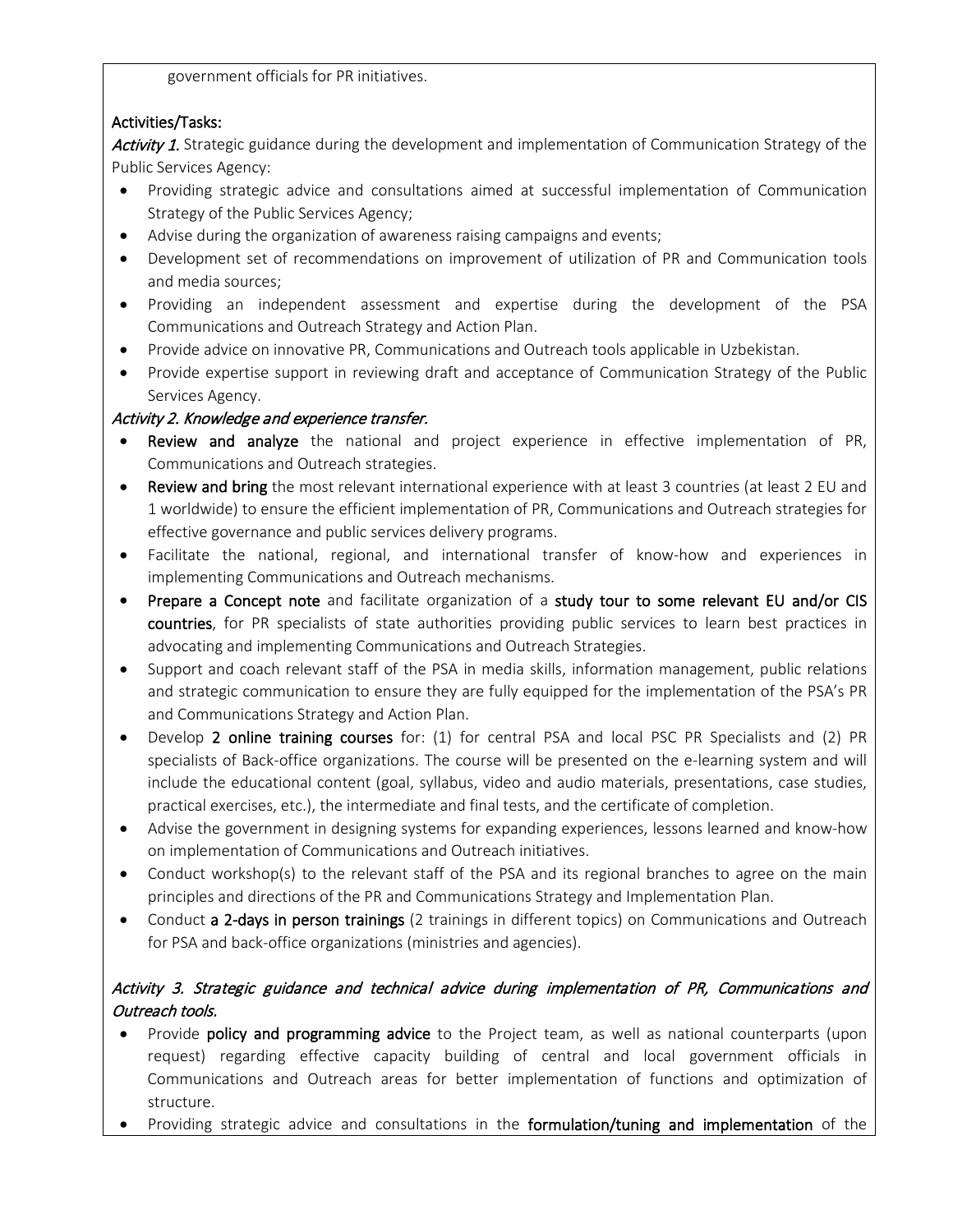#### project Communications and Outreach Strategy.

- Support the IPSD project team in the development of publications, informational materials and analytical articles on legislation of public services delivery in the international mass media (journals, newspapers, Internet, etc.);
- Participate in the Project events and workshop meetings with national partners and key stakeholders (including international conferences, "round table discussions", presentation of outputs and other).
- Perform other tasks and requests related to the PR, Communications and Outreach for the IPSD project team and national partners.

#### IV. Timeframe and fees

The following deliverables and indicative schedule are expected from the consultant. The exact dates of beginning and completion stages as well as scope of works for each phase can be corrected by Project Manager based on reasonable justification by the Consultant. The project reserves the right, if necessary, to amend the terms of reference of the Consultant on a written agreement. The final schedule will be agreed in the beginning of the consultancy assignment. All deliverables should be submitted to the project by the Consultant in English in e-versions and then approved by Project Manager and UNDP GGC.

| #  | <b>Deliverables</b>     |                                                                                                                                                                                                                                                                                                                                                                                                                                                                                                                                                                                                                                                                                                 | Timeframe  | Payment |
|----|-------------------------|-------------------------------------------------------------------------------------------------------------------------------------------------------------------------------------------------------------------------------------------------------------------------------------------------------------------------------------------------------------------------------------------------------------------------------------------------------------------------------------------------------------------------------------------------------------------------------------------------------------------------------------------------------------------------------------------------|------------|---------|
| 1. | a.<br>b.<br>$C_{\cdot}$ | Report on the current national and project experience in<br>implementing PR, Communications and Outreach strategies in<br>public service delivery prepared and accepted by Supervisor.<br>Brief report and presentation on the most relevant international<br>experience with at least 3 countries (at least 2 EU and 1<br>worldwide) to ensure the efficient implementation of PR,<br>Outreach<br>strategies<br>for<br>effective<br>Communications<br>and<br>governance and public services delivery programs prepared and<br>accepted by Supervisor.<br>Report on provided expertise support in reviewing draft and<br>acceptance of Communication Strategy of the Public Services<br>Agency. | 30/04/2022 | 25%     |
| 2. | $a_{\cdot}$<br>b.       | Developed of a concept note of study tour to some relevant EU<br>and/or CIS countries with detailed programme to learn up<br>practical implementation of PR, Communications and Outreach<br>Strategies accepted by Supervisor.<br>Report on conducted 2-day training course on Communications<br>and Outreach for 20 PSA and back-office organizations (ministries<br>and agencies) prepared and accepted by Supervisor.                                                                                                                                                                                                                                                                        | 30/07/2022 | 25%     |
| 3. | a.<br>b.                | Developed online training module for the PSA and back-office<br>organization on PR, Communications and Outreach issues<br>prepared and accepted by Supervisor.<br>Report on conducted workshop(s) to the relevant staff of the PSA<br>and its regional branches to agree on the main principles and<br>directions of the PR and Communications Strategy<br>and<br>Implementation Plan prepared and accepted by Supervisor.                                                                                                                                                                                                                                                                      | 30/10/2022 | 25%     |
| 4. | a.                      | Final Report with set of recommendations on further improving<br>PSA Communications and Outreach Strategy and draft of Action<br>Plan for 2023 prepared and accepted by Supervisor.                                                                                                                                                                                                                                                                                                                                                                                                                                                                                                             | 31/01/2023 | 25%     |

This is a lump sum contract that should include costs of consultancy and other costs required to produce the